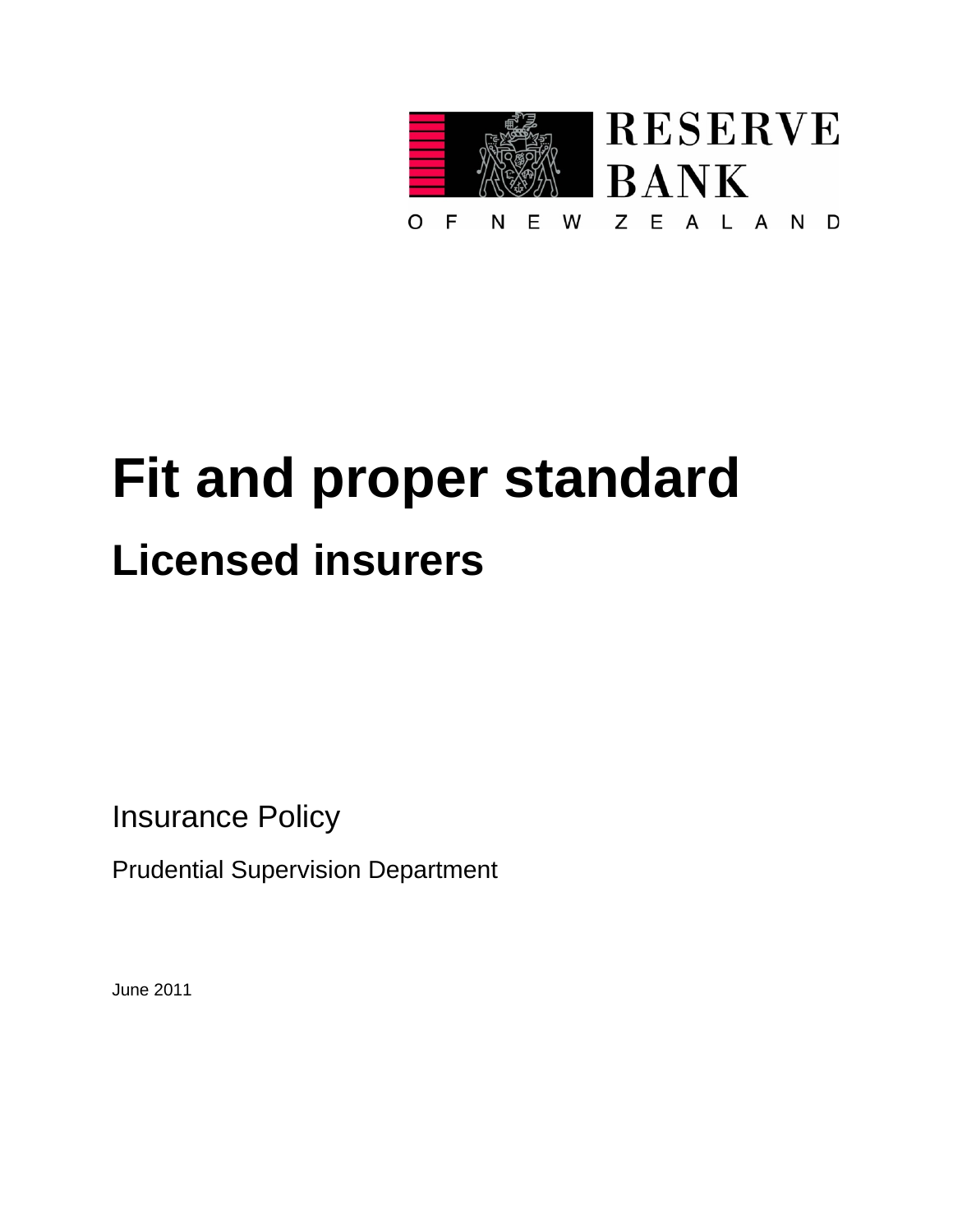## **I. Introduction and authority**

- 1. The Insurance (Prudential Supervision) Act 2010 (the Act) requires licensed insurers to be subject to a fit and proper policy for directors and relevant officers (which includes appointed actuaries). The Act empowers the Reserve Bank of New Zealand (the Reserve Bank) to issue fit and proper standards for this purpose.
- 2. This standard is made in accordance with sections 34 36 of the Act and sets out the requirements for a fit and proper policy. The standard applies to all licensed insurers, and the requirement for a licensed insurer to comply with this standard is continuous.
- 3. Below are the factors that a licensed insurer must take into account when determining a person's fitness and propriety for a defined position. Each of these matters must be reviewed with respect to conduct both within and outside of New Zealand.

#### **II. Requirements**

- 1. For the purposes of section 36(1) of the Act the matters that are relevant to the consideration of whether a person is a fit and proper person to be appointed to, and continue to hold, a position as director or relevant officer of a licensed insurer are outlined below:
	- (i) whether the person has the qualifications and experience reasonably expected for the position;
	- (ii) whether the person has been concerned with or taken part in the management of a person that has—
		- (a) been put into liquidation, receivership, voluntary administration, or another insolvency procedure or has otherwise been wound up or dissolved on the basis that it could not pay its debts when due; or
		- (b) been declared to be subject to statutory management or judicial management; or
		- (c) been subject to an arrangement or process under the laws of an overseas jurisdiction that corresponds, or is similar, to any of those specified in subparagraph (a) or (b); or
		- (d) entered into any procedure or arrangement with its creditors on the basis that it is unable to pay its debts when due, for example a moratorium arrangement;
	- (iii) whether the person has, in any civil or criminal proceedings, been found by a court or tribunal to have—
		- (a) engaged in an act, omission, or course of conduct that constitutes serious wrongdoing; or
		- (b) aided, abetted, counselled, or procured any other person to engage in an act, omission, or course of conduct that constitutes serious wrongdoing;
	- (iv) whether the person has at any time been adjudged bankrupt or otherwise entered into a procedure provided for under Part 5 of the Insolvency Act 2006 and, if the person has been discharged from bankruptcy or any other procedure provided for under that Part, the time that has elapsed since the person was discharged;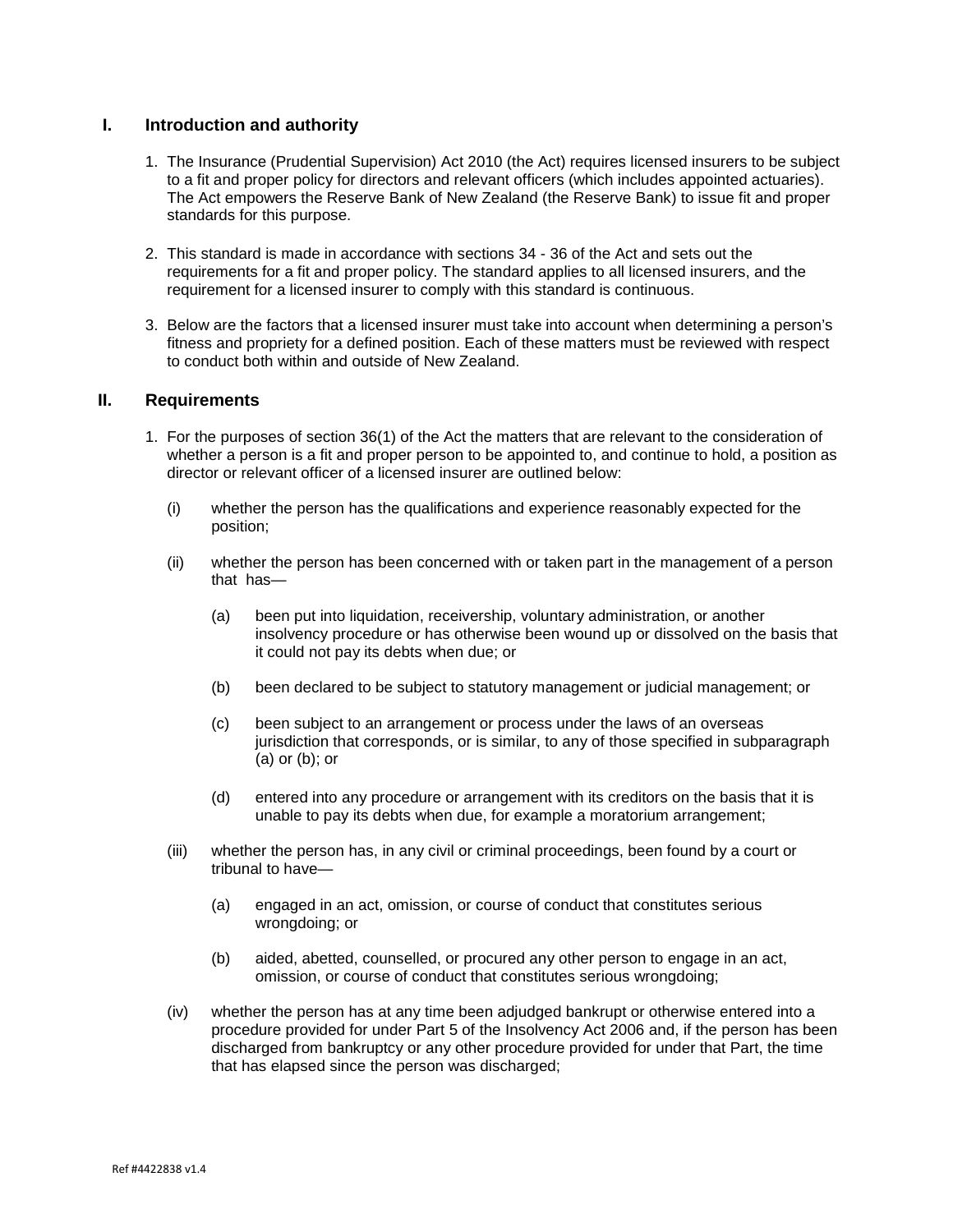- (v) whether the person—
	- (a) is the subject of current disciplinary action in respect of a profession or occupation (being disciplinary action taken by a regulatory or disciplinary body for persons engaging in that profession or occupation); or
	- (b) has been the subject of disciplinary action of that kind that has involved a finding of guilt, however expressed;
- (vi) whether the person has at any time been prohibited from 1 or more of the following under an order made, or a notice given, under New Zealand law or the law of an overseas jurisdiction:
	- (a) being a director of an entity; or
	- (b) being a promoter of an entity; or
	- (c) being concerned or taking part in the management of an entity;
- (vii) whether the person has at any time—
	- (a) failed to comply with the directions of the Reserve Bank given by or under this Act or any other enactment; or
	- (b) failed to comply with the directions of an overseas supervisor given by or under the law of an overseas jurisdiction; or
	- (c) obstructed or hindered the Reserve Bank in its exercise or performance of a power, function, or duty under this Act or any other enactment; or
	- (d) obstructed or hindered an overseas supervisor in its exercise or performance of a power, function, or duty under the law of an overseas jurisdiction;
- (viii) whether the person has any conflict or potential conflict of interest (direct or indirect) that affects, or may affect, the person's proper performance of the duties of the position;
- (ix) whether the person has been convicted of an offence and, if so,—
	- (a) the nature of the offence; and
	- (b) the circumstances in which the offence was committed (including the time that has elapsed since the offence was committed and the person's age when the offence was committed).

### **III. Application**

The matters listed above apply whether the circumstance, conduct, or event is, or occurs, in New Zealand or any other country.